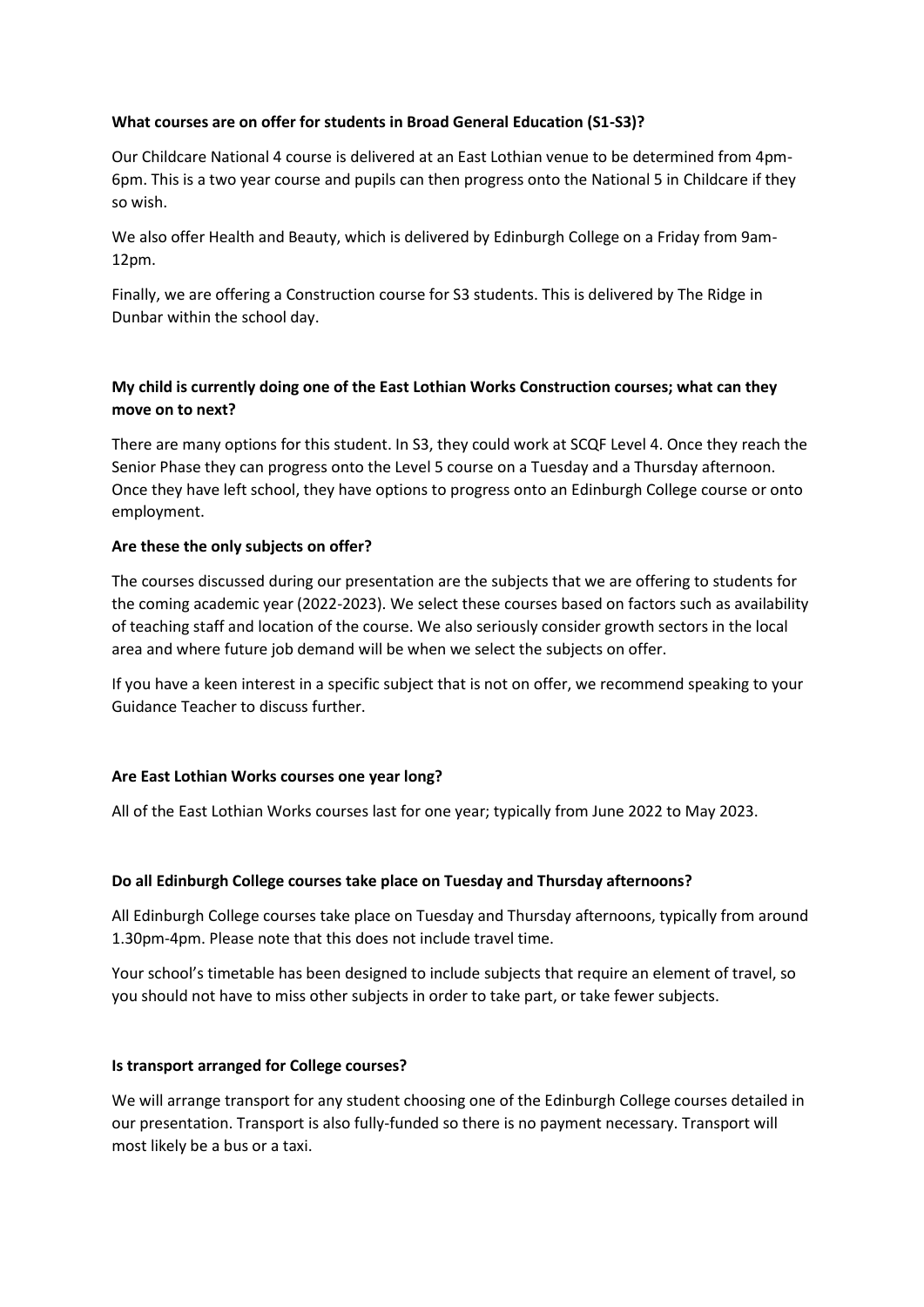### **Can you do more than one Edinburgh College course?**

As all Edinburgh College courses are on a Tuesday and Thursday afternoon, it is typically not possible to do more than one course as they run at the same time.

Some Edinburgh College courses are available online as open learning, so if there is more than one subject that interests you we recommend you speak to your Guidance Teacher to discuss further.

## **Are all Edinburgh College courses Foundation Apprenticeships?**

Edinburgh College are offering four Foundation Apprenticeship frameworks for the coming year: Creative and Digital Media, Creative and Digital Media (with Graphic Design), Engineering, and Financial Services. Any other Edinburgh College course is not a Foundation Apprenticeship.

### **Can Foundation Apprenticeship information be found on the website?**

Information on Foundation Apprenticeships can be found in many places. Firstly, you can visit the East Lothian Works website for information on East Lothian Council Foundation Apprenticeships. You can also visit Edinburgh College's website to find out more about their frameworks. You school will likely also have information on Foundation Apprenticeships on their website.

If you'd like more information about Foundation Apprenticeships in general, we recommend visiting apprenticeships.scot to find out more. You're also welcome to get in touch with us at [elworks@eastlothian.gov.uk](mailto:elworks@eastlothian.gov.uk) if you have any questions.

### **What are the entry requirements for Foundation Apprenticeships?**

We have detailed the entry requirements for each of our Foundation Apprenticeship frameworks below. Please note that these entry requirements should be seen as guidelines of the difficulty level of the work, and the type of knowledge you may need to know in order to undertake the course. If you are interested in a course and don't quite meet the entry requirements, speak to your Guidance Teacher. You are more than welcome to take part in the Foundation Apprenticeship, and we would be happy to support you through the course.

### Accountancy

- Achieved/on track to achieve a National 5 in a Business related subject (e.g. Business, IT, Admin).
- Achieved/on track to achieve Higher Maths.
- Achieved/on track to achieve a Higher in one other subject.

### Business Skills

- Achieved/on track to achieve a National 5 in a Business related subject (e.g. Business, IT, Admin).
- Achieved/on track to achieve National 5 Maths.
- Achieved/on track to achieve a Higher in one other subject.

### Scientific Technologies